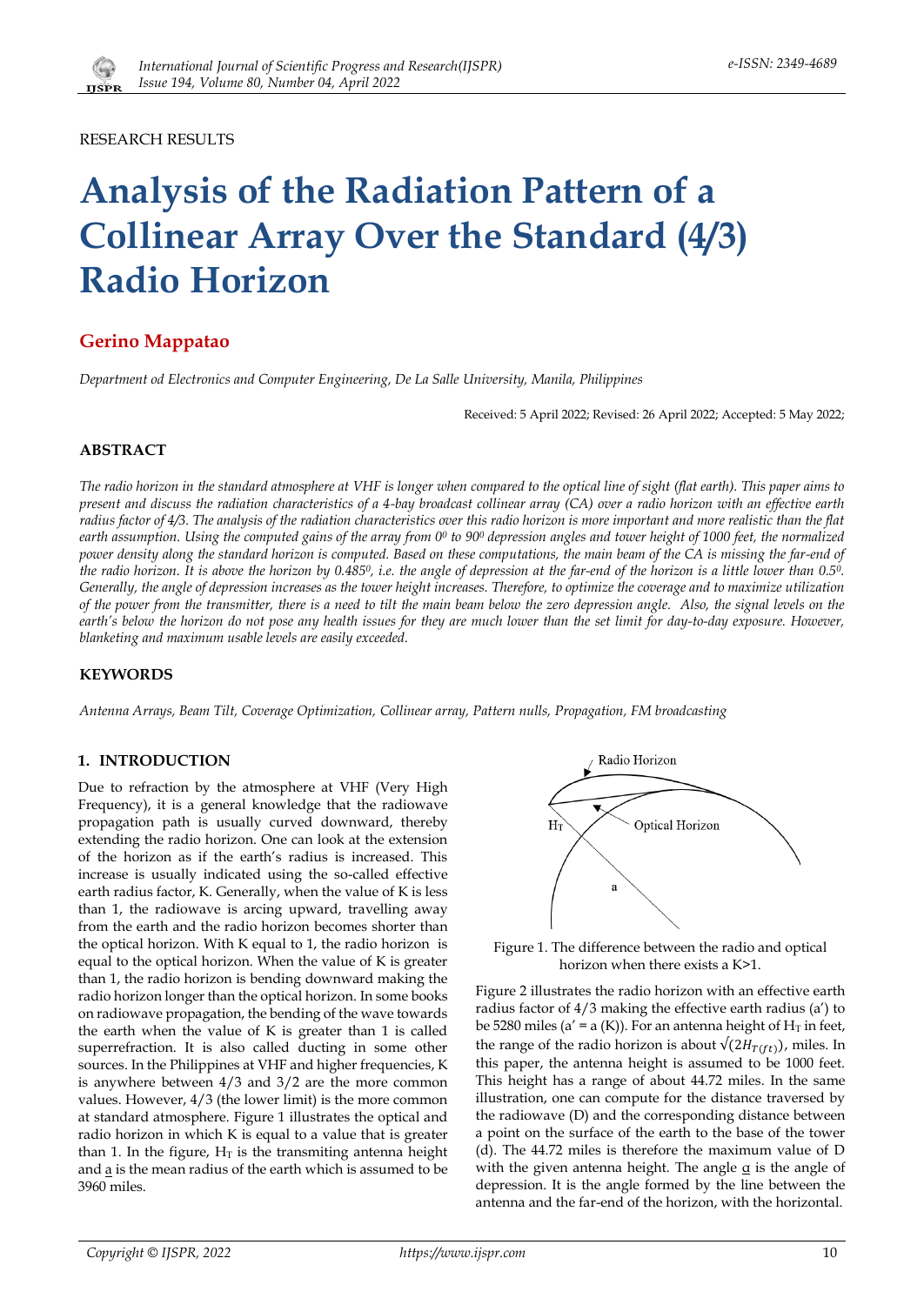



Figure 2. Standard radio horizon (K=4/3).

## **2. SYSTEM MODEL**

Foremost, the generation of the gain pattern of the antenna array considered in this paper is through an advance antenna simulation software. Particularly, the advance multi-model Feko simulation software is used in this paper. Please note very well that most government regulatory bodies of the world, such as the Federal Communications Commission (FCC) of the USA, and the National Telecommunications Commission (NTC) of the Philippines accept simulated antenna characterization as proof-ofperformance of antenna systems when applying for construction permits of broadcast stations.

Figure 3(a) illustrates the set-up of the 4-element collinear array whose radiation characteristics are analyzed along the standard radio horizon. The basic elements composing the array are shunt-fed, slanted dipoles that are commonly used in FM broadcasting and spaced one wavelength (λ) apart. The elements are circularly polarized, having both horizontal and veritical components. The array is assumed to be in freespace, i.e. without a metallic tower to support the elements. Since this paper involves the analysis of the propagation along the standard radio horizon, it makes the said analysis more simple if the tower is not included. Each of the element dimensions are determined to operate at the center of the standard FM broadcast band (88-108 MHz) which is about 97.488 MHz. Figure 3(b) shows the gain pattern of the array on the vertical plane (with the azimuth angle  $\varphi$ = 0<sup>0</sup>) in polar plot. The value of the elevation angle, θ, ranges from 0<sup>0</sup> to 3600. Note that in broadcasting, the useful part of the gain pattern is that part that produces radiation below the horizon, i.e.  $\theta = 90^{\circ}$  to 270°. The other part of the pattern is responsible for the useless upward radiation of the signal. The equivalent cartesian plot is shown in Figure 3(c). Also, be aware that the gain pattern illustrated in this figure is just half of the one illustrated in Figre 3(b). As shown in the plots, there exist pattern nulls and sidelobe radiations along the horizon (for  $\theta = 90^{\circ}$  to 1800). Note very well that in the discussion of results, the values of the elevation angle,  $θ$ , from 90<sup>0</sup> to 180<sup>0</sup> corresponds to depression angle, α, values of 0<sup>0</sup> to 900, respectively.

As shown in Figure 3(b) and 3(c), pattern nulls are present at  $\theta$  = 105<sup>0</sup>, 120<sup>0</sup>, 139<sup>0</sup> and 180<sup>0</sup>. Strictly speaking, the gain at these values of the elevation angle is relatively small, but not exactly equal to zero. Also, there exist components of the sidelobe that cause radiation along the radio horizon (below the main beam), particularly at  $θ = 111<sup>0</sup>$ , 128<sup>0</sup> and 155<sup>0</sup>. These values of  $θ$  where the gains are relatively higher and

producing downward radiation are more obvious in Figure 3(c). It is also worth noting where these nulls and sidelobe downward radiations will appear along the standard radio horizon. That will be presented and discussed in the results section.

In the presentation of the radiation pattern along the standard horizon, the normalized power density  $(P_D)$  is used. The power density, generally is computed using Equation 1.

$$
P_D = \frac{P_T G_T}{4\pi D^2} \tag{1}
$$

where  $P_D$  is in  $W/m^2$ ,  $P_T$  is the transmitted power in watts,  $G_T$  is the transmitting antenna gain. D is the distance traveled by the radiowave as illustrated in Figure 2. In this paper, the normalized values of the  $P_D$  in dB are used in the illustration and discussion of the radiation characteristics of the array along the horizon being considered. The array is composed of circularly polarized elements, thereby producing an array radiation pattern that is also circularly polarized, with horizontally and vertically polarized (H-pol and V-pol) components. In this paper, only the total radiation pattern is used in the presentation of results. Note that the total pattern is the vectorial sum of the H-pol and Vpol components.

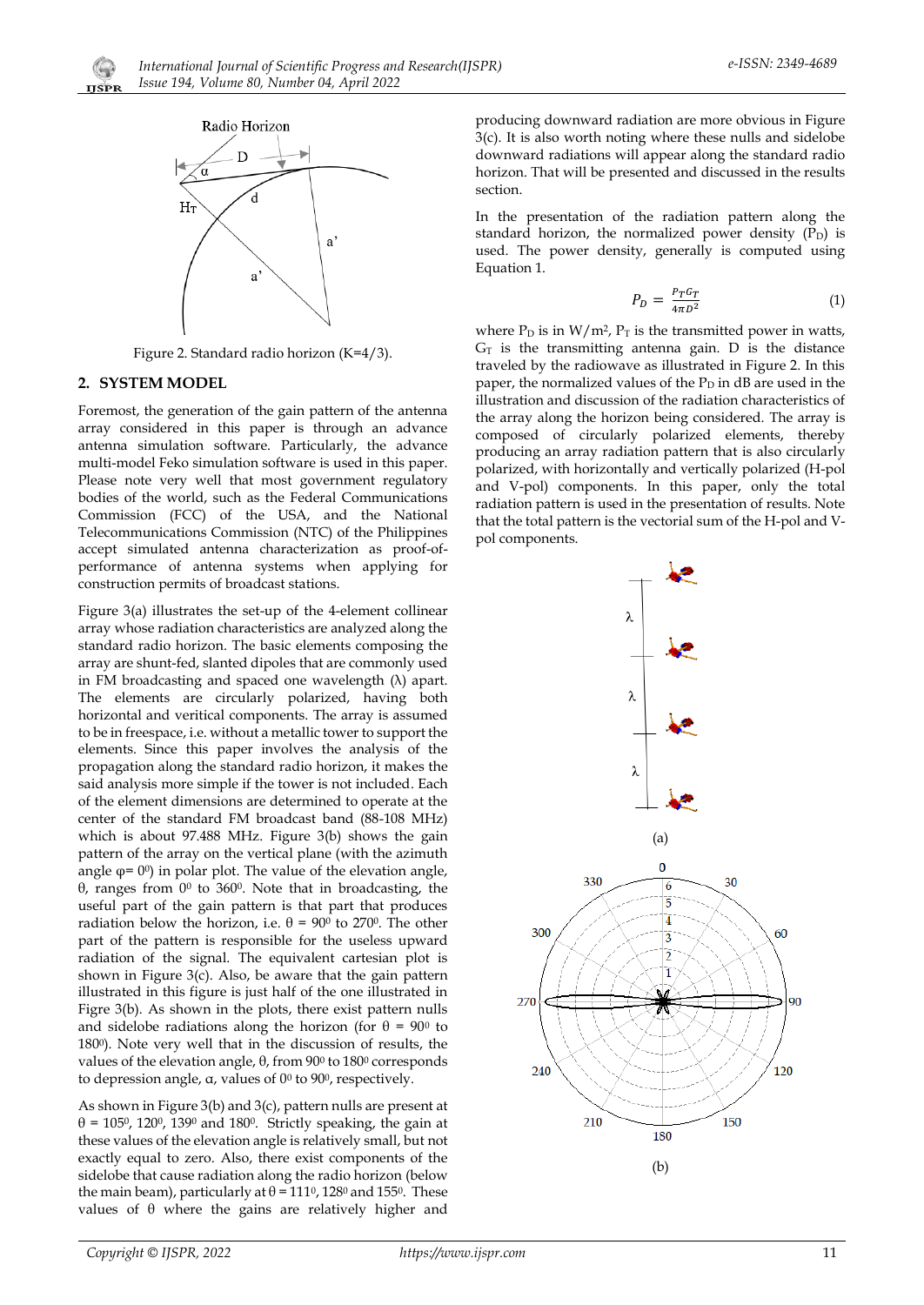



Figure 3. The 4-element Collinear Array model showing its (a) setup, (b) polar gain pattern with the elevation angle, θ, values ranging from  $0^0$  to  $360^0$  and (c) cartesian gain pattern with  $θ$ , values ranging from  $0<sup>0</sup>$  to  $180<sup>0</sup>$ 

## **PREVIOUS WORKS**

The collinear array in this paper and the elements used as its basic building block are popularly employed in FM broadcasting. There are a number of published works by this author that are related to the characterization of collinear arrays used in FM broadcasting. Also, this author has published journl papers about the basic element in the construction of this array.

#### **3.1 The Basic Element**

The element used in the collinear array in this paper is the most published and described basic antenna by the author. Technically, it is known as shunt-fed, slanted dipole, and is shown in Figure 4. It is commonly used in FM broadcasting as a circularly polarized antenna exhibiting "a good circularity on the horizontal (azimuth) plane both for the horizontal and vertical components" [1]. It is basically composed of two 900-bent half-wave dipoles, each slanted by  $22.5^{\circ}$  from the horizontal [1]-[5]. The two bent dipoles are connected through a quarter-wavelength metallic boom. The dipoles are fed in-phase (shunt-connected) and the impedance is adjusted to match the transmission line impedance through gamma match at opposite arms of the dipoles. More elaborate descriptions of this basic element and its feeding system are contained in [5] [6].





## **3.2 The 4-Element Array**

There are several published papers dealing with the collinear array shown in Figure 3 that describe its radiation characteristics and pattern optimization with and without a

metallic tower. The array is generally a broadside array where maximum radiation occurs in directions perpendicular to the axis (plane) of the elements [5][7][9]. Generally, more identical elements are stacked to attain higher gains. The characteristics of a collinear array composed of shunt-fed, slanted dipoles in free-space (no metallic tower to mount the elements) is presented in a conference paper [2]. Though also included in this paper, characteristics such as array gains, beamwidth, minor and major lobe descriptions, etc. were discussed in that paper.

As it was shown in various papers about colliner arrays, inherent to the stacking of identical elements is the existence of sidelobes in the radiation pattern of the array. Together with the sidelobe gains, the actual locations where the corresponding downward radiation caused by these sidelobes are essential. For these can cause excessive amount of radiation resulting to blanketing in receivers and health hazards, especially when the limits on RF field Maximum Permissible Exposure (MPE) to humans are exceeded. Blanketing causes overloading in the front-end of radio receivers due to excessive signal level. The blanketing level where demodulation is almost impossible is about 115 dBu (dB referred to 1  $\frac{uV}{m}$  [1]. On the other hand, the signal level considered to be safe for day-to-day exposure is about 0.01 W/cm<sup>2</sup> [8].

Also, the actual locations of the pattern nulls is equally important for they present weak signals in those locations. These actual locations can only be realized using the more realistic standard 4/3 radio horizon rather than using the flat earth horizon where  $K = 1$ . Based on the NAB (National Association of Broadcasters) Engineering Handbook of the USA, though the sensitivity of radio receivers vary, 50 uV/m (34 dBu) of electric field intensity is considered to be the minimum useful signal level especially in the rural areas. Also based on the same NAB handbook, the maximum usable signal level is 82 dBu. In the Philippines, transmitter power for commercial FM broadcast stations ranges from 1kW to a maximum power of 25kW. Within this power range, the limitations described above must be observed.

## **3. PROPOSED METHODOLOGY**

This paper attempts to present and discuss the radiation pattern along the standard (K=4/3) of a 4-element collinear array antenna system composed of shunt-fed slanted dipoles. In the presentation, it is assumed that the array center is at 1000 feet from the ground. As stated earlier, the normalized power density values are used to illustrate the radiation pattern along the horizon. Using equation 1, the power density in dB, PD(dB), is first determined using equation 2, then all values are normalized using the highest value. The normalization of the PD(dB) is achieved using the value of the highest power density.

$$
P_{D(dB)} = 10log_{10}P_D \tag{2}
$$

In using equation 1, the value of the transmitter power is 1, so the  $P_TG_T$  product which is the effective isotropic radiated power is just simply the gain at a particular angle of depression. The resulting value of  $P_D$  where the assumed value of  $P_T$  is 1 watt is referred to as the normalized power density in this paper. In the simulation of the gain pattern of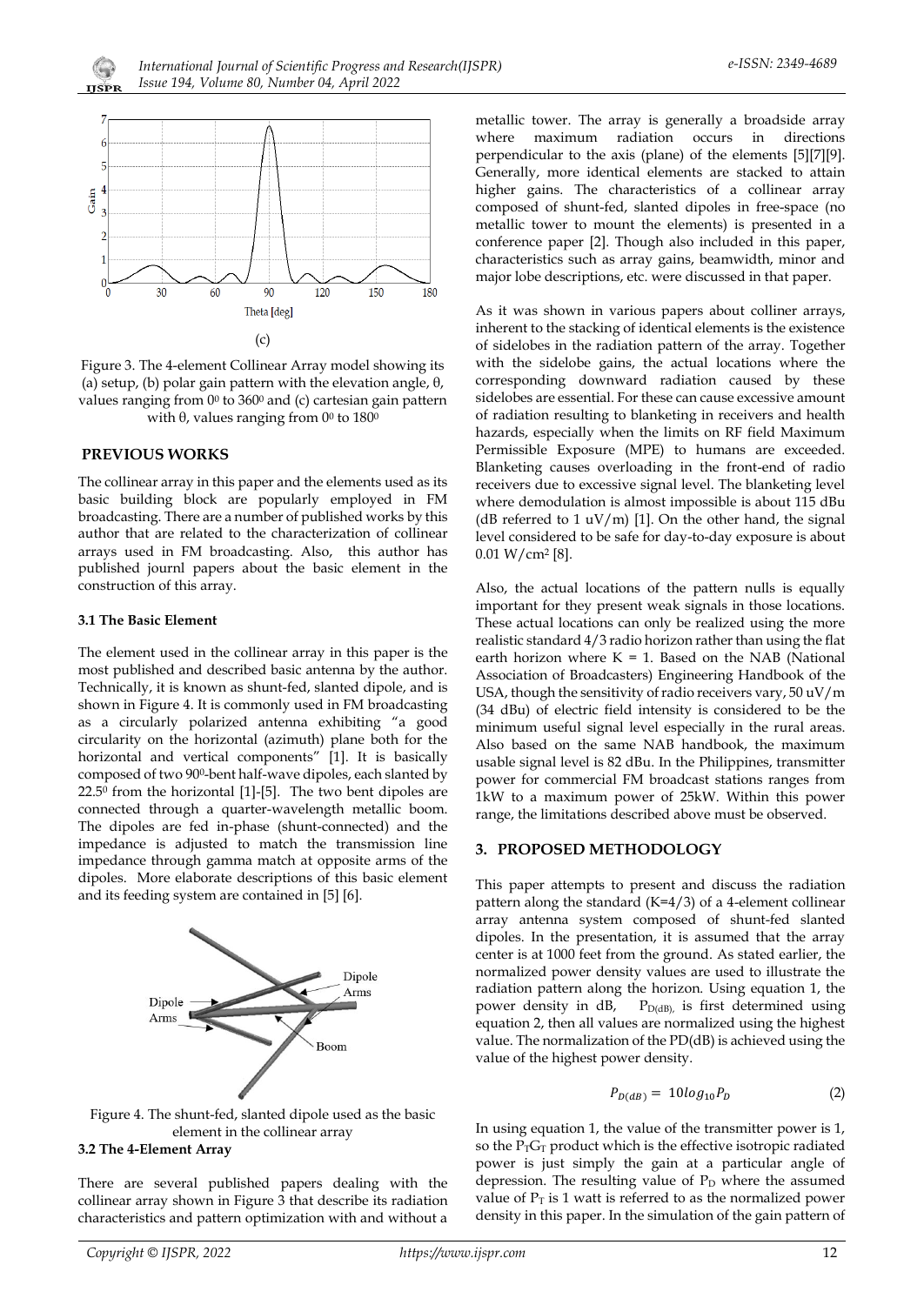

the array, the gain is referred to an istropic antenna. For clarification, a zero angle of depression is the same as having an elevation angle of  $90^{\circ}$  ( $\theta$  =  $90^{\circ}$ ) referring to Figure 3(b).

## **4. RESULTS AND DISCUSSION**

The figures in this section are presented to complement the discussion, particularly in providing the necessary understanding in analyzing the essentials of the radiation characteristic of a 4-bay collinear array along the standard radio horizon. Referring to Figure 2, and considering the height of the array center at 1000 feet, the range of the radio horizon is about 44.72 miles from the base of the antenna. Note that this is the maximum value of D in the figure, i.e. the maximum distance the radiowave can travel along the horizon with  $K = 4/3$ . At this value of D, the angle of depression, α, is calculated to be 0.485<sup>0</sup> and is shown in the graph of Figure 5. Between 1 and 10 miles from the base of the antenna, the corresponding angle of depression is  $10<sup>0</sup>$ and 10, respectively. For less than 1 mile away (that is towards the base of the antenna), the depression angle is greater than 100. Being said that the angle of depression is about 0.50, the main beam then is above the horizon. Placing then the main beam of the array radiation pattern to be parallel to the surface of the earth does not maximize the utilization of the RF energy being transmitted. In fact, more than half of the total energy is wasted in the upward radiation of the antenna system. Also, the gain of the antenna that is directed towards the horizon is less than the maximum possible value. From this observation based on the results, there is a need for the main beam to be tilted below the horizontal. Initially, as much as 0.5<sup>0</sup> is recommended to point the maximum gain towards the horizon. The method of beamtilting is recommended to accomplish this requirement. However, tilting the main beam by an angle, which may not necessarily be 0.50, needs a more detailed study to attain optimum coverage.



Figure 5. Variation of the angle of depression as the distance varies along the ground surface

Figure 6 shows the value of the array gain at distances away from the base of the antenna. The computed gain of the array is 6.733 (8.282 dBi). As shown in Figure 6, the maximum gain at the far-end of the horizon (d = 44.721 miles) is about 6.709 (8.267 dBi) which is a little lower than the maximum gain of the array. Pattern nulls and sidelobe downward radiations are located at distances less than one mile from the antenna base. For distances greater than 1 mile, higher gains are observed.



Figure 6. Array gain directed towards the surface of the earth below the horizon

As shown in Figure 7, the highest normalized power density (where  $P_T = 1$  watt) is located at  $\alpha = 66.2^{\circ}$  or d = 0.084 mile with a value of 1.397 W/mi<sup>2</sup> while the lowest is 0.0000068 W/mi<sup>2</sup> at  $\alpha$  = 30<sup>0</sup> or d = 0.328 mile.





The signal level at any point on the surface of the earth within the horizon depends on the transmitted power, distance from the antenna array and the array gain at that point. Therefore, a high value of the gain at a point does not guarantee a high signal level. The highest power density just has a gain of 0.752 as compared to the gains at distances greater than 1 mile.